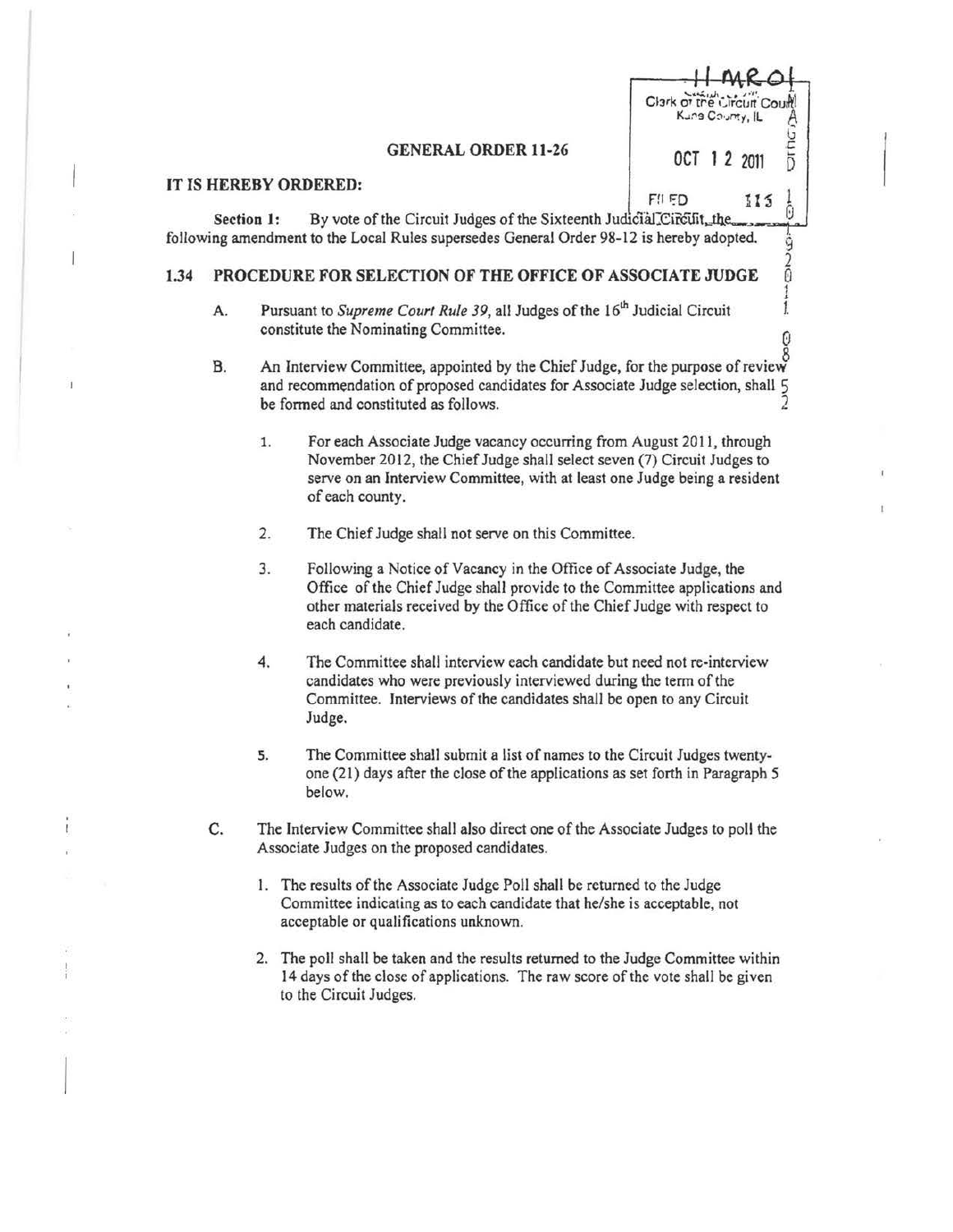- 3. This information shall remain confidential.
- D. The Interview Committee shall review all information, interviews, applications, The interview Committee shall review all information, interviews, applications,  $\frac{1}{2}$  other papers and documents submitted, and recommended to the Circuit Judges  $\frac{1}{9}$  the names of six (6) candidates that the comm the names of six (6) candidates that the committee considers best qualified to be 2 appointed to the office of Associate Judge. (if there are more than two (2) Associate Judge vacancies, the Committee may recommend additional names for  $\frac{1}{2}$ consideration). The Committee shall prepare as to each recommended candidate a summary stating the reasons for its recommendations. The list and summary shall, be given to the Circuit Judges at least two (2) business days prior to the meeting  $\S$ referenced in Paragraph *5* below. 5

I M A G E

 $\frac{1}{2}$ 

ĭ

- E. The Interview Committee shall report on the candidates at a meeting of all Circuit Judges. The Circuit Judges as a whole shall determine if those recommended by the Interview Committee are sufficiently qualified and acceptable to the judges.
	- 1. Names may be added to or deleted from the Committee's list of recommended candidates by a majority vote of the Circuit Judges.
	- 2. The judges shall discuss the qualifications of the candidates in strict and absolute confidence. No information including vote totals shall be disclosed to anyone who is not a Circuit Judge of the  $16<sup>th</sup>$  Judicial Circuit.
	- *3.* The Circuit Judges shall then vote on the judicial candidates pursuant to *Supreme Court Rule 39.*